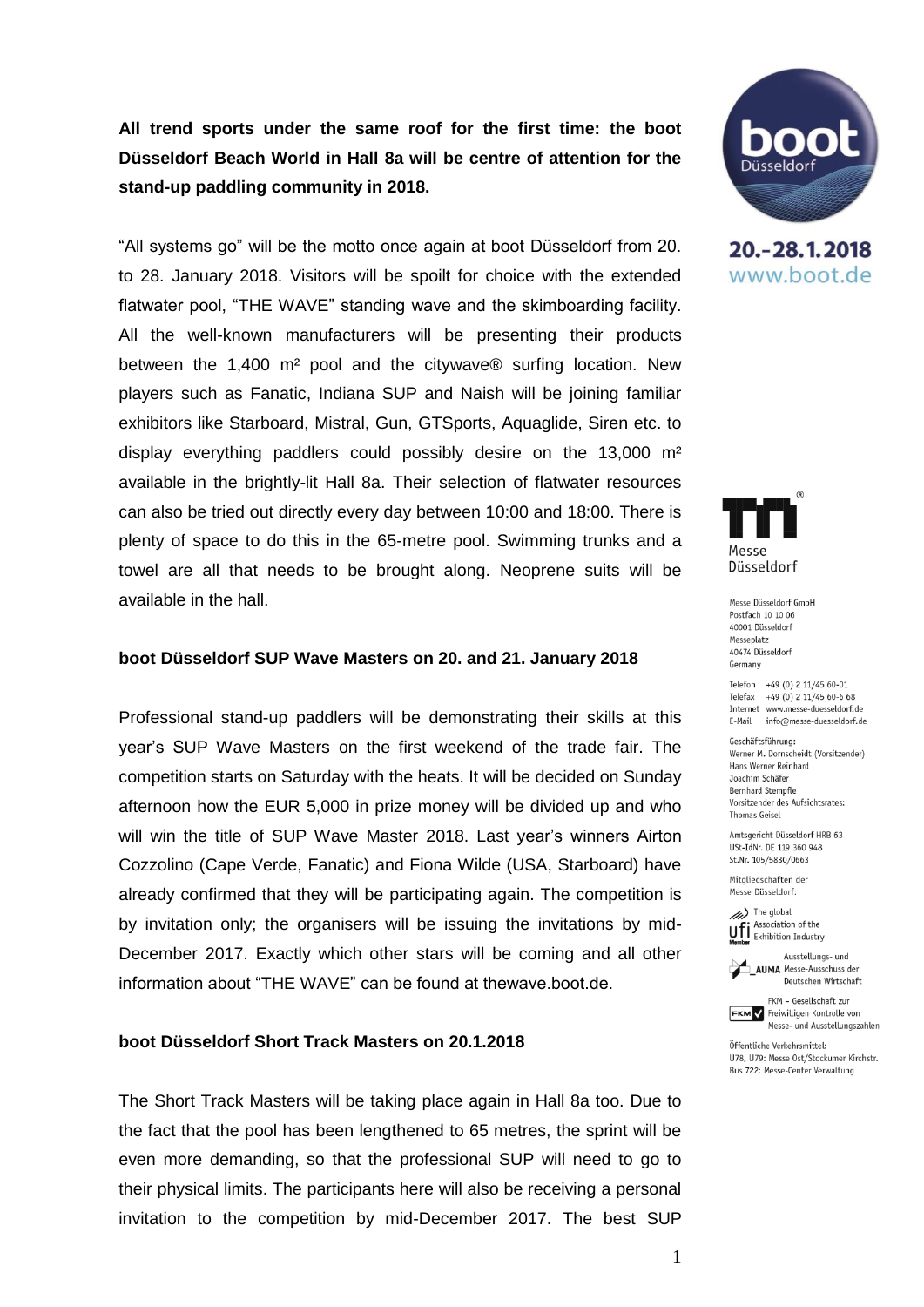sprinters will be demonstrating their capabilities on 20. January 2018. A total of 9 women and 18 men will be competing with each other in a knock-out system. 3 to 4 participants will be taking part in each of the individual heats. At the end of the day, the competitors in first, second and third place will share total prize money of EUR 2,000 and other prizes.

## **Get wet yourself!**

You want even more action than just paddling or wakeboarding on the pool? Then demonstrate your surfing skills too! At boot 2018, THE WAVE will have two adjustable stages: a more gentle option for beginners and about 1.50 high and fast for experienced surfers.

Last year, about 1,500 visitors tried out THE WAVE designed by citywave® under the watchful eye of the experts. The slots can be booked as of December 2017. Further information can be found at thewave.boot.de. You do not need to register in advance for the flatwater pool.

# **Relaxing beats and delicious drinks**

The music in the hall will start to get somewhat louder at 17:00 every day, when demand for the numerous seats in the lounge will be increasing. The perfect end to the day: simply relaxing in a deck chair with a cocktail in your hand.

### **Important news for bargain hunters**

Many of the shops in Hall 8a are selling last season's equipment at attractive prices. It is worth taking a look at Hall 12 too; in the Beach Life Zone there, you will find the right gear for your next surfing trip.

# **Here are the most important facts again at a glance:**

- boot Düsseldorf is taking place from 20. to 28. January 2018, when it is open every day from 10:00 to 18:00
- Almost 13,000 m² of board sports to watch and try out in the new Hall 8a, right next to the North Entrance





20. - 28. 1. 2018 www.boot.de